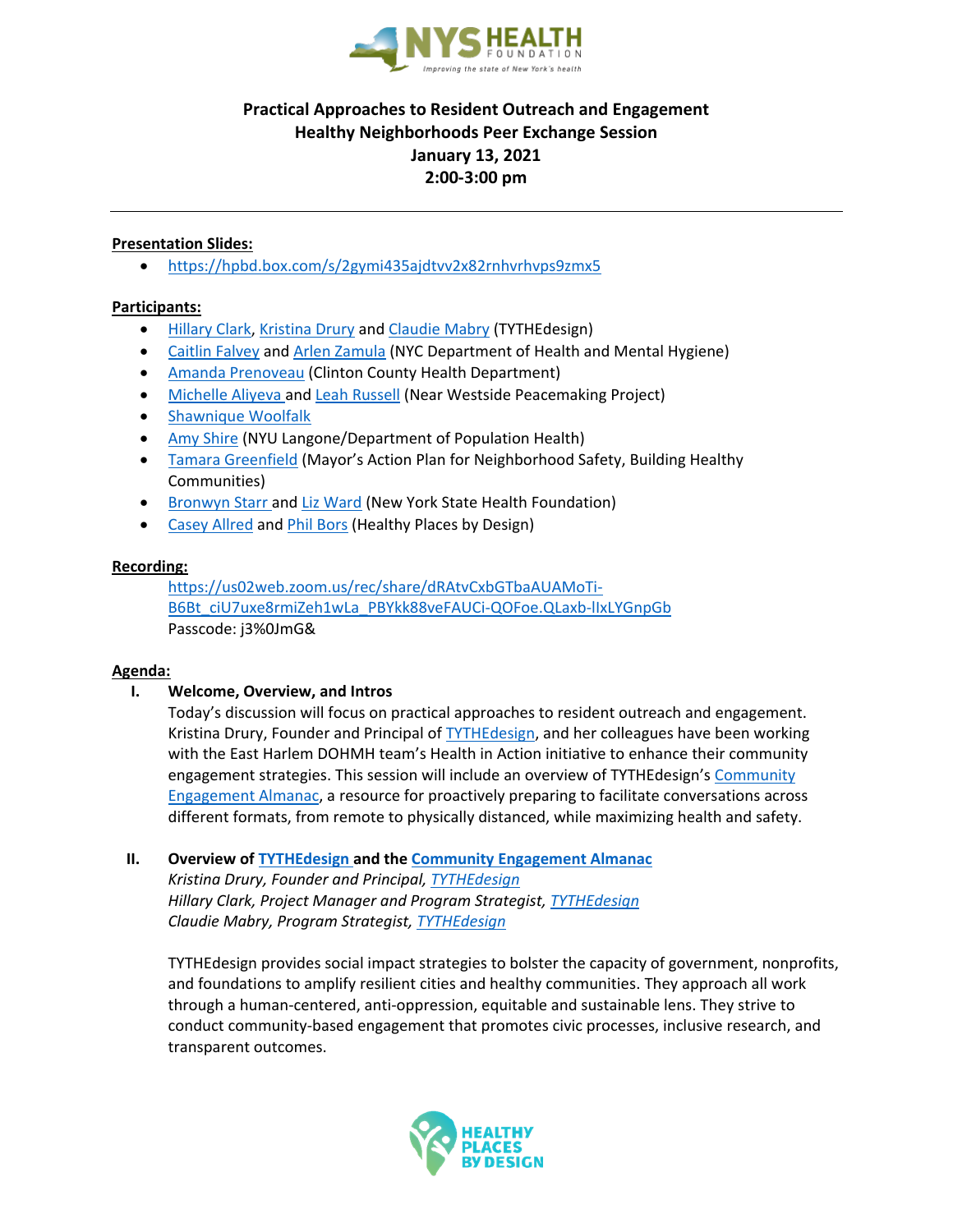The [Community Engagement Almanac,](https://tythe-design.org/resources/) co-designed with DOHMH, is a tactical guide for supporting productive and equitable conversation with community-based stakeholders. The Almanac includes four parts:

**Part I – Introduction**

Provides information on how to use the Almanac.

**Part II – Tools and Assessments**

Provides the process to plan community engagement with stakeholders.

- o Purpose and Planning
- o Find your Format: Decision Tree
- o Equity and Inclusion Assessment

#### **Part III – Catalog of Ideas**

Presents a set of creative ideas for leading engagement across platforms both in-person and remote.

- o Virtual Engagement
- o Phone/SMS Engagement
- o Physically Distant Engagement

## **Part IV – Mini-Guides**

Presents best practices, resources, and checklists to support all aspects of the community engagement experiences.

- o Planning Engagement
- o Facilitation
- o Virtual Engagement
- o Phone/SMS Engagement
- o Physically Distant Engagement
- o Anti-Oppression, Inclusion and Accessibility
- o Engagement Evaluation

Through the development of the Almanac, TYTHEdesign identified the following takeaways:

- It is not as simple as just saying 'let's do it virtually'.
- Physical distancing can be an opportunity not just a limitation.
- Equitable engagement requires intention.
- Honoring your stakeholder's trauma in time of crisis.

#### **III. East Harlem Example, Use of Tool**

# *Caitlin Falvey, Community Engagement Coordinator, NYC Department of Health and Mental Hygiene*

Caitlin shared a practical application of their work with TYTHEdesign. Their Food Ways Project, an equitable engagement, assessed the eating and shopping habits of East Harlem residents. The project included one-on-one interviews, a photo diary with pictures of resident's kitchen cabinets and refrigerators contents from the beginning to the end of month, and a shop-along. This was designed to be a fun, engaging, and equitable process. A final presentation was given to the community residents after gathering all the data and results were shared back to validate the findings. The project including working with three language populations, English, Spanish, and Chinese speakers. They learned that translators hold a lot of power and must ensure that all are on the same page in terms of equity. The tools and checklists that are included in the Almanac were so helpful for guiding conversations, not missing the mark or taking anything for granted. They look forward to using the Almanac more and seeing how their colleagues use it as well as sharing it with partners.